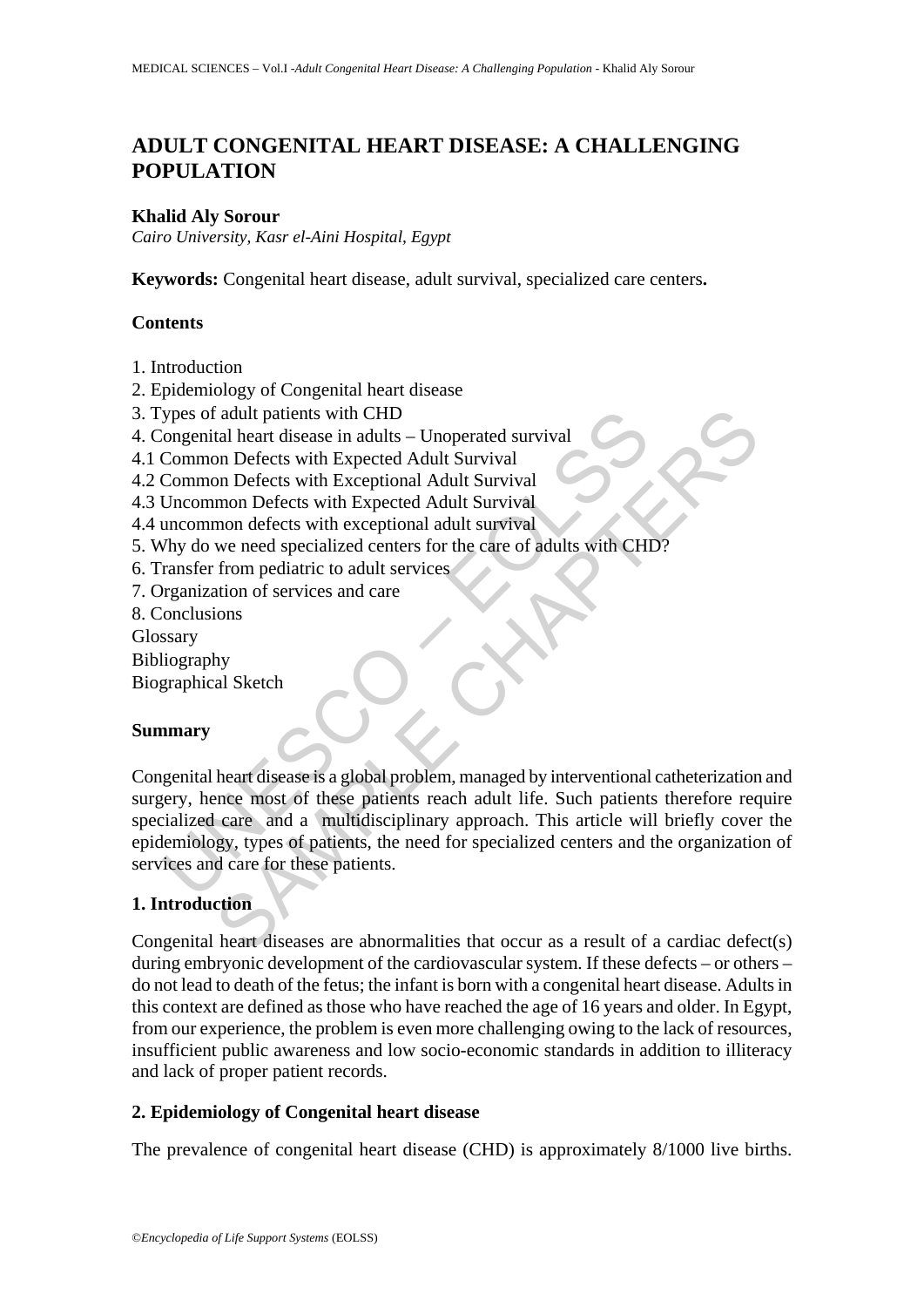About 60% are diagnosed in infancy, 30% in children and 10% in adults above the age of 16 years.

Fifty years ago there were many more infants and children with CHD than in adults. Due to the great advances in early diagnosis, interventional and surgical techniques; today there are more adults with CHD. It is expected that >85% of infants born with CHD will reach adulthood.

Because of the lack of proper statistical studies and the diverse nature of the population of adults with CHD; it is difficult to put a true figure for the prevalence of this population. In the United Kingdom, it is calculated that there are at least 150,000 adults with CHD. In the USA they are about 1,000,000. In Egypt – a developing country – with a population of roughly 72,000,000 and a birth rate of 1.6% annually, the number of new CHD cases would be about 15,200 patients per year. Due to ignorance, socio-economic factors and differing surgical results, approximately 70% of those would reach adult life.

### **3. Types of adult patients with CHD**

### **A. Patients diagnosed as adults:**

May 12,000 patients of ratival or rive and many, the number of reversible<br>bout 15,200 patients per year. Due to ignorance, socio-economic field results, approximately 70% of those would reach adult life.<br> **Spes of adult pa** boot, our an onint at or it.o.w anniany, the manned on the content of the sease we<br>consider that is a proximately 70% of those would reach adult life.<br> **Fadult patients with CHD**<br> **Subgrapised as adults:**<br> **Subgrapised as** A good number of CHD are compatible with adult survival and may not be discovered except late in life. Examples of such lesions are secundum atrial septal defects, mild forms of Ebstein's anomaly of the tricuspid valve, mild to moderate aortic and pulmonary valve stenosis. In countries like Egypt, due to the poorer socioeconomic situation and the lack of modern diagnostic facilities, this is a common occurrence.

## **B. Patients diagnosed in infancy and childhood:**

Naturally these are the commonest group and can be divided according to whether they have received treatment or not.

- Mild lesions that only need follow-up. Bicuspid aortic valves are an example. Such patients need follow-up and endocarditis prophylaxis.
- Patients with significant or complex lesions who have had a surgical or catheter interventions. Most of these need regular follow-up at a specialized center for adult  $CHD$ .
- Patients who have neglected to seek the proper treatment especially if surgical. Again due to the parents' view of major heart surgery on their child, this is not uncommon in many parts of the world. For example a good number of adult tetralogy of Fallot patients are seen in Egypt. Eisenmenger's disease on top of a large left to right shunt is also common.

#### **4. Congenital heart disease in adults – Unoperated survival**

There are many patients with congenital heart defects that may reach adulthood. They can be divided into common and uncommon defects with expected adult survival and those with exceptional adult survival.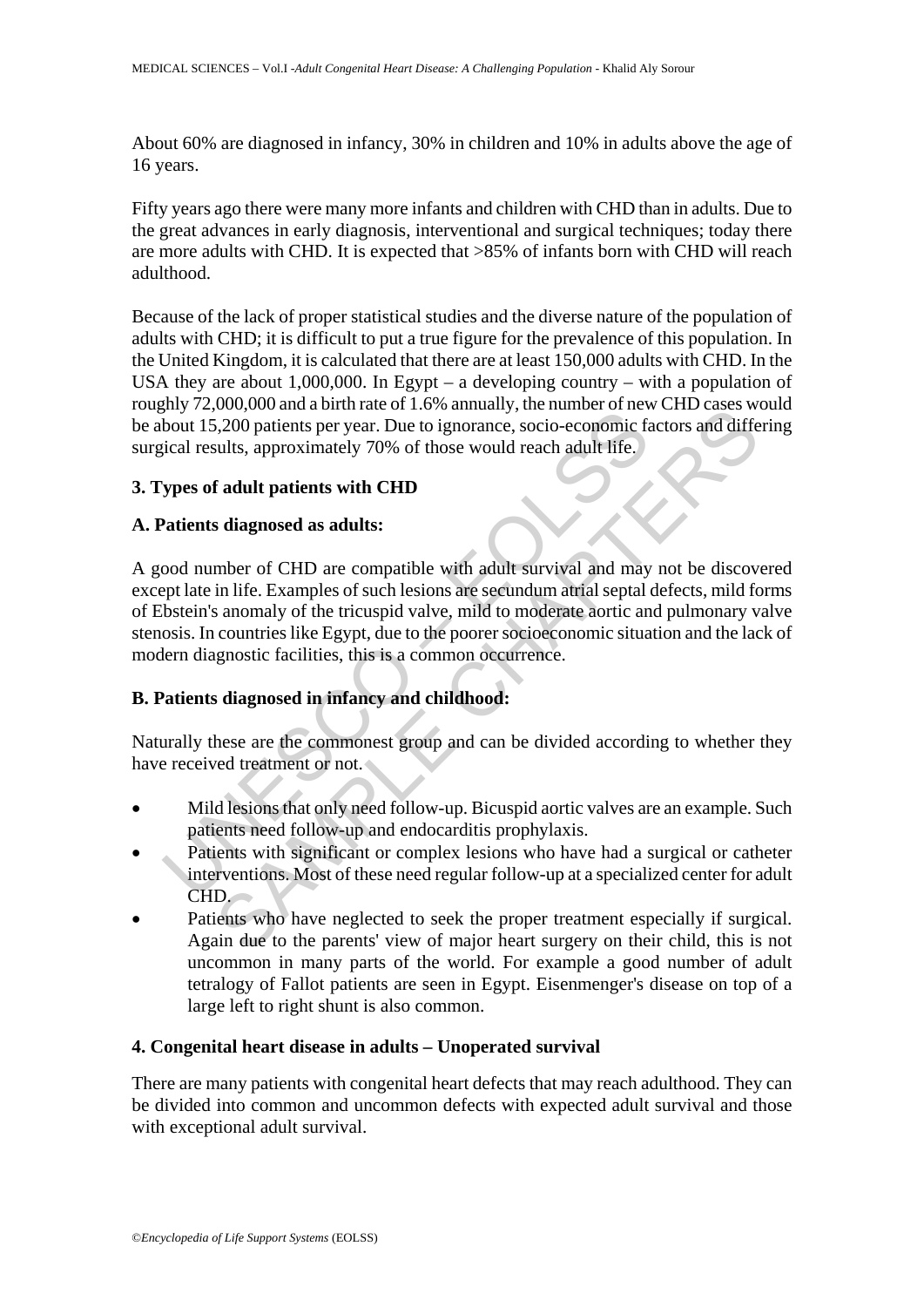#### **4.1 Common Defects with Expected Adult Survival**

### I Acyanotic malformations without a shunt, left-sided:

- 1. Bicuspid aortic valve
- 2. Coarctation of the aorta

#### II Acyanotic malformations without a shunt, right-sided:

1. Pulmonary valve stenosis

#### III Acyanotic malformations with left to right shunt

- 1. Shunt at atrial level ASD II
- 2. Shunt at aortopulmonary level Patent ductus arteriosus (PDA)

#### **4.2 Common Defects with Exceptional Adult Survival**

- 1. Ventricular septal defect(VSD)
- 2. Tetralogy of Fallot

### **4.3 Uncommon Defects with Expected Adult Survival**

- 1. Situs inversus with dextrocardia
- 2. Congenital corrected TGA
- 3. Discrete subaortic stenosis
- 4. Ebstein's anomaly of the tricuspid valve(TV)
- 5. Pulmonary artery stenosis
- 6. Primary pulmonary hypertension
- 7. Partial AV septal defect
- 8. Sinus venosus ASD
- Common Defects with Exceptional Adult Survival<br>
Ventricular septal defect(VSD)<br>
Ventricular septal defect(VSD)<br>
Uncommon Defects with Expected Adult Survival<br>
itus inversus with dextrocardia<br>
Uncommon Defects with dextroca on Defects with Exceptional Adult Survival<br>
ular septal defect(VSD)<br>
yy of Fallot<br>
umon Defects with Expected Adult Survival<br>
versus with dextrocardia<br>
tal corrected TGA<br>
subaortic stenosis<br>
anomaly of the tricuspid valve( 9. Partial anomalous pulmonary venous connection (PAPVC)
- 10. Lutembacher's syndrome
- 11. Sinus of valsalva aneurysm
- 12. Pulmonary AV fistulae

### **4.4 uncommon defects with exceptional adult survival**

- 1. Congenital obstruction to LA flow
- 2. Unicuspid aortic valve
- 3. Supravalvular AS
- 4. Vascular rings

5. Ventricular septal defect VSD with Double Outlet Right Ventricle (DORV) or Left ventricle (LV)

- 6. Anomalous origin of left coronary artery(LCA) from pulmonary trunk
- 7. Aortopulmonary window
- 8. Taussig- Bing anomaly
- 9. Truncus arteriosus
- 10. Univentricular heart
- 11. Complete Transposition of the great arteries TGA
- 12. Tricuspid atresia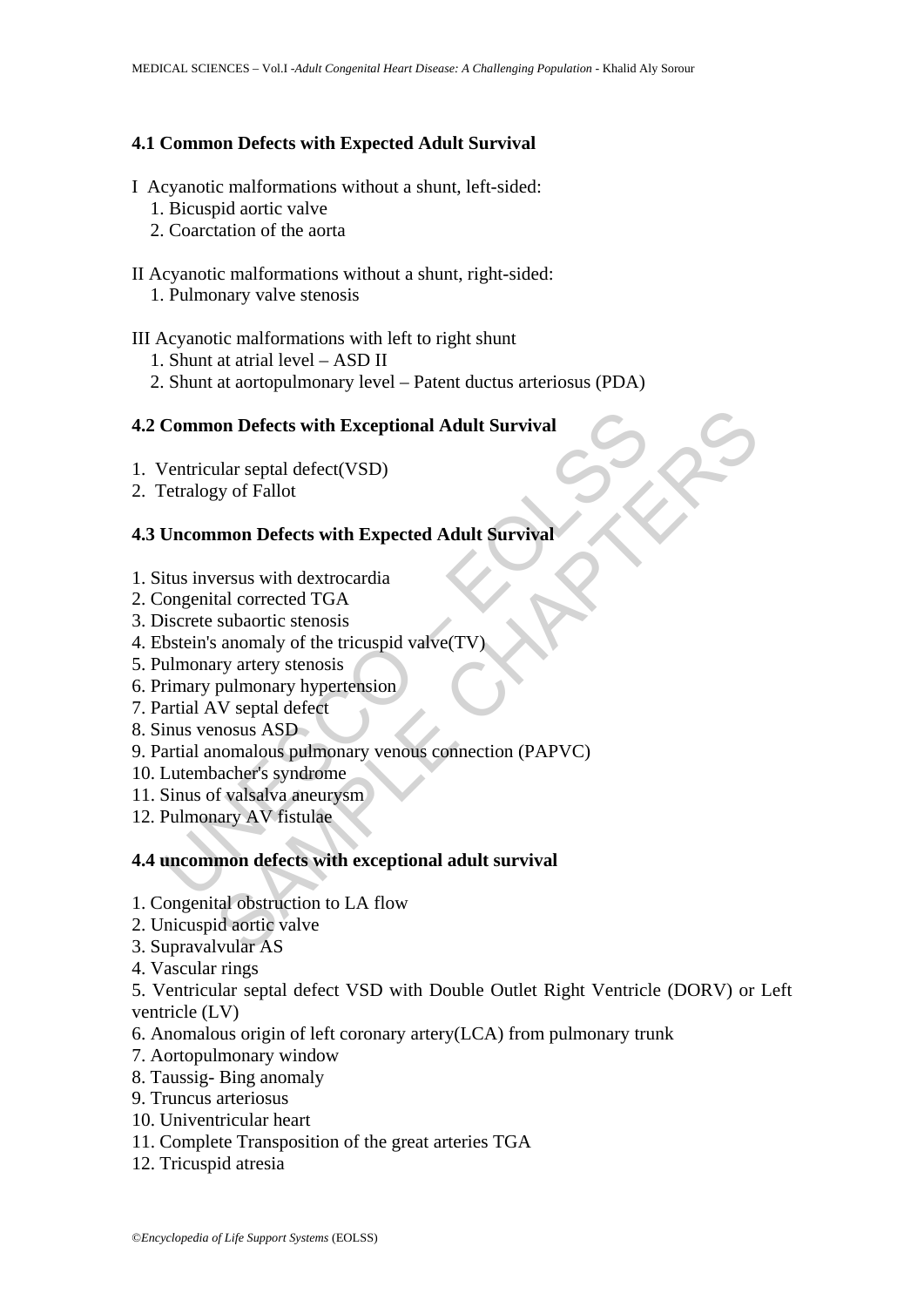- -
- -

## TO ACCESS ALL THE **8 PAGES** OF THIS CHAPTER, Visit[: http://www.eolss.net/Eolss-sampleAllChapter.aspx](https://www.eolss.net/ebooklib/sc_cart.aspx?File=E6-59-07-01)

#### **Bibliography**

1. Bernier FP, Spaetgens R.(2006). The Geneticist's Role in Adult Congenital Heart Disease, 24(4):557-69. Cardiol Clin [This paper deals with the genetic background and recurrence risk in offspring of a parent with ACHD]

2. Deanfield J., et al. (2003). Management of grown up congenital heart disease. The Task Force on the Management of Grown Up Congenital Heart Disease of the European Society of Cardiology, 24: 1035-1084. European Heart Journal [ This article covers the management guidelines of adult CHD].

3. CCS Consensus Conference 2001 update:

Recommendations for the Management of Adults with Congenital Heart Disease (2001). The Neville Thomas online library for ACHD. http://www.achd-library.com/welcome.html

4. Gatzoulis MA., and Webb GD.( 2003). Adults with congenital heart disease, a growing population in Diagnosis and management of adults with congenital heart disease 1st ed. , p 3 Ch.1. Churchill, Livingstone. [This chapter deals with the prevalence and magnitude of the problem of adult congenital heart disease].

5. Gurvitz MZ.,et al.,(2005). Variations in adult congenital heart disease training in adult and pediatric cardiology fellowship programs, 6; 46(5):893-8. J Am Coll Cardiol[ This study evaluates adult congenital heart disease (CHD) training among U.S. cardiology fellowship programs]

6. Khairy P., et al., (2006). Arrhythmias in adult congenital heart disease, 4(1):83-95. Expert Rev Cardiovasc Ther. [This review highlights the various types of arrhythmias encountered in the more common forms of adult congenital heart disease and explores prognostic implications and therapeutic options]

ID]<br>
anafield J., et al. (2003). Management of grown up congenital heart disease, regeneratiof Grown Up Congenital Heart Disease of the European Society of Card<br>
pean Heart Journal [ This article covers the management guid J., et al. (2003), Management of grown up congenital heart disease. The Task Force of Grown Up Congenital Heart Disease of the European Society of Cardiology, 24: 1035-<br>art Journal [ This article covers the management gui 7. Moons P., et al.,(2005), Is the severity of congenital heart disease associated with the quality of life and perceived health of adult patients? 91(9):1193-8. Heart.[ This study showed that the severity of congenital heart disease is marginally associated with patients' quality of life and perceived health. Functional status was more related to patients]. assessment of their quality of life than was the initial diagnosis or illness course.

8. Mullins EC.(2006). Cardiac catheterization in congenital heart disease: pediatric and adult, 19(5):470-1 J Interv Cardiol. [Article deals with indications of cardiac catheterization & intervention in both pediatric age and adult patients]

#### **Biographical Sketch**

**Dr. Khalid Sorour**, born in Cairo, Egypt 1950, is a medical graduate, from Cairo University. He pursued his postgraduate studies and training in Kasr El Ainy Teaching Hospital, which is the main teaching hospital for Cairo University. He was appointed in the Cardiology Department, Cairo University as Cardiology resident 1974- 1977, Assistant lecturer 1977-1983 , Lecturer 1983-1988, Assistant professor of Cardiology 1988-1993. He was appointed as Professor of Cardiology in 1993 to present. He also was a Post Doctoral Observer in Adult and Pediatric Cardiology, Baylor College of Medicine, Houston, Texas, USA 1987 and a Post Doctoral Observer in Coronary Interventions, Washington Hospital Center, Washington DC, USA 1990

In 2004-6 he became Head of the Catheter lab, Acting Head of Cardiology Dept. Benisuef Univ. 2003 to present . During his academic career he published a chapter on Rheumatic Fever and Rheumatic Heart Disease in Garson's et.al. Science & Practice of Pediatric Cardiology, supervised more than 30 thesis and